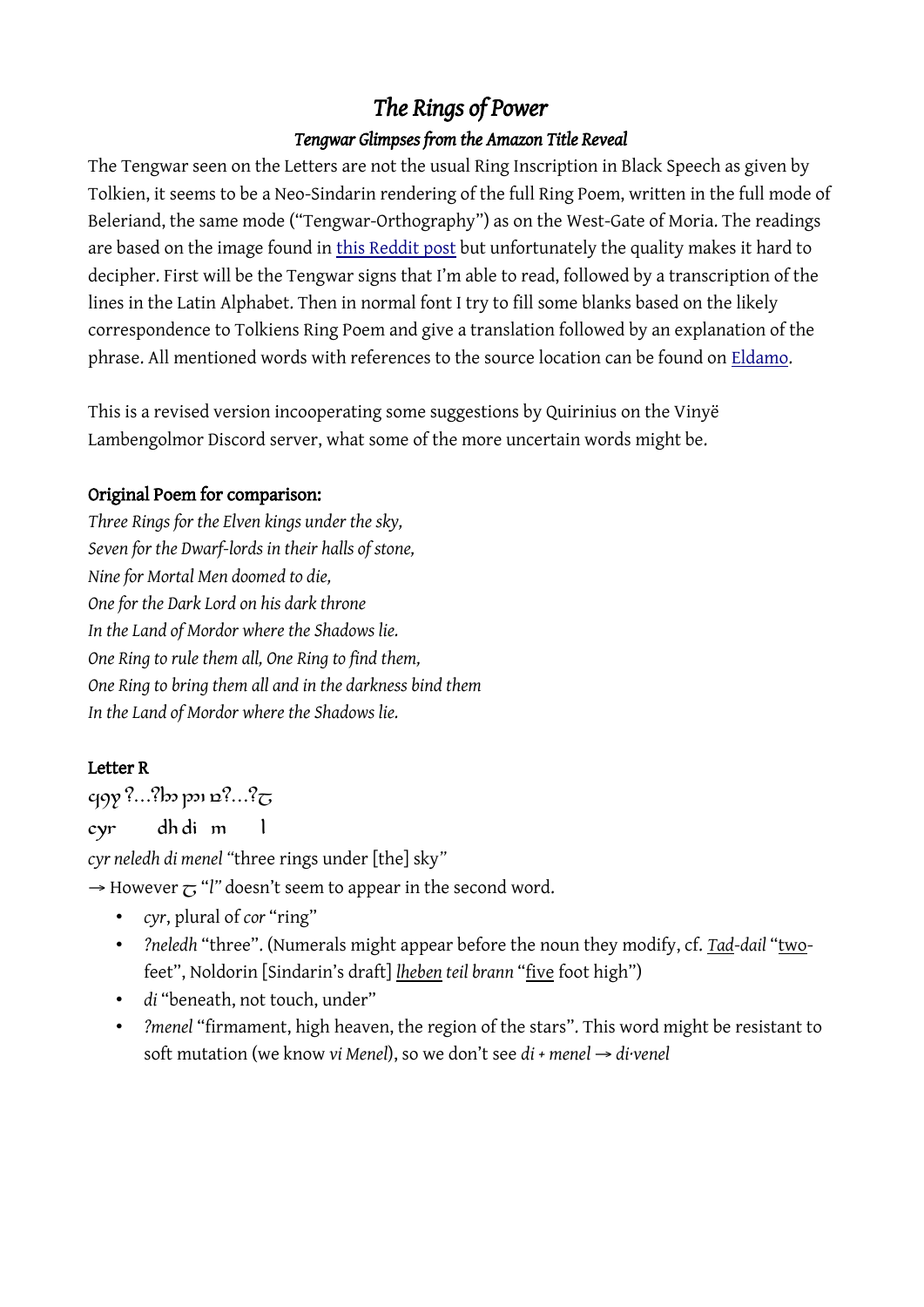### Letter I

 $\cos \lambda^2 ...^2$ T  $\cos$ 

nin e l erain

*n'in edhel-erain* "of the Elf-Kings"

- *n'*, a contraction of *na(n)* "of" before vowels, as seen in *Mîr n'Adhron*
- *in* "the", the plural definite article.
- *edhel* "Elf"*,* or perhaps its plural form *edhil*
- *erain*, the plural of *aran* "King". *Edh(i/e)l-Erain* might be a pseudo-compound "Elf-Kings" (but the order is usually reversed in Sindarin, cf. *Aran Moria* "Moria-King")

# Letter N

cpsacq bm?...? cqëb

```
adog fm gaith
```
*odog (?vi gond) gaith* "seven in stone halls"

- *odog* "seven"
- *vi* "in", soft mutated form of *mi*
- *gond* "stone". Unclear why this is not soft mutated *'ond*.
- *gaith,* plural of *gath* "cavern". This word might be replaced by *rond.*

# Letter G

cn netercychyn hóy

# an nogothrim thûr

*an nogothrim thûr* "to [the] ?secret dwarf-folk"

- *an* "to, for", marks a recipiant in this case
- *nogothrim* "dwarf-folk", class plural of *nogoth* "dwarf"
- *thûr* might be a derivative of <sup>M</sup>√THUR root. "surround, fence, ward, hedge in, secrete". Usually a class plural triggers plural agreement (*galadhremmen → galadhremmin ennorath*), so *thûr → thuir* would be expected. Perhaps here the singular is intended to clarify that it is "dwarf-folk" instead of "all dwarfs".

#### Letter S

cq?...? are ?...? .c. ?...? d?...?

c ng ,a, ch

No idea — it might correspond to "doomed to die".

However ·c· might actually be ·o· which is attested as a delimiter between "Doors of Durin, King of Moria" and "Speak friend and enter" on the West-Gate of Moria.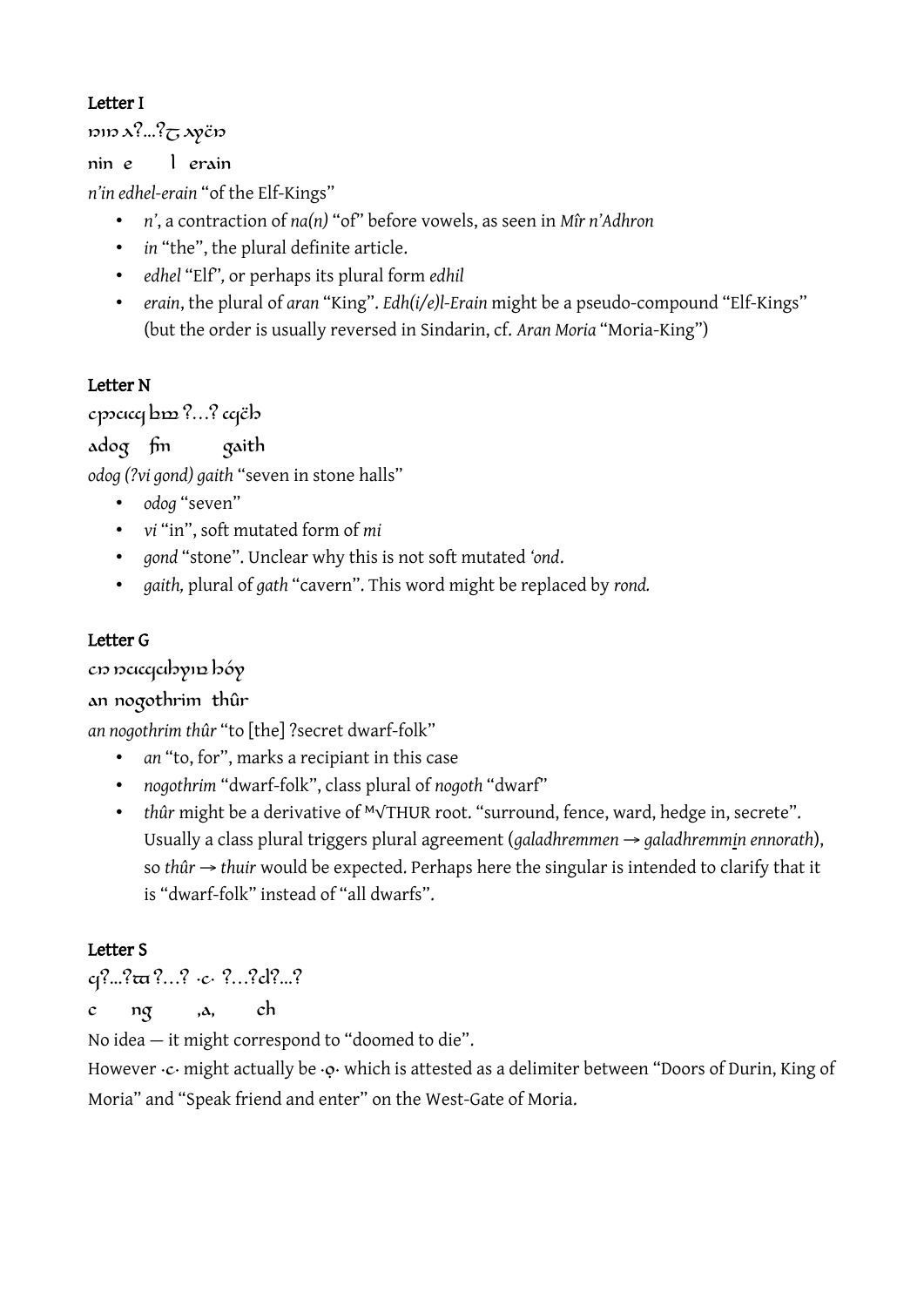#### Letter P

biyappcn

#### fîr edan

*fîr edain* "mortal men"

- *fîr*, the plural of *feir* "mortal (man)", in this case used as an adjective (which is supported by its ancient form P<sup>H</sup>ER-jā). The usual word order would be *edain fîr,* because adjectives follow their noun, but the reverse order is attested in verse as well.
- *edain*, plural of *adan* "Human", properly only applies to the Elf-friends.

#### Letter O

pin cm bodey

### min ani duhaur

*min an·i du·haur* "one for-the dark-despicable",

- *min* "one"
- *an* "to, for"
- *i* "the", singular definite article. Usually triggers soft mutation, so the lexicon form of the following word would be expected to be *tuhaur.* However there seems to be no reasonable element *tu-*, so I would assume that *ani* is intended to trigger mixed mutation which leaves *d* unchanged.
- *Duhaur,* probably contains *dû* "night, dimness" *+ saur* (*s* changes to *h* under soft mutation). *Saur* is probably intended to be the same Element as in Quenya *Sauron*, but this word probably occurs as *thaur* in Sindarin (Tolkien did consider SAW as a root for the name, but ultimately seems to have decided on THAW).

# Letter W

cy ?...?n poin poóy

ar n dîn dûr

*or (?châdh) dîn dûr* "and … his dark". Based on the corresponding line in the English poem this should be "on his dark throne".

- *ar* might be actually *or* "above"
- *châdh,* liquid mutated form of *hâdh,* a neologism for "seat". However *hadhu* is attested for "seat", and a derived word *ara·hadhu* "throne"is attested as well (in the spelling *arahadhw*).
- *dîn*, the soft mutated form of *tîn* "his/her"
- dûr "dark"